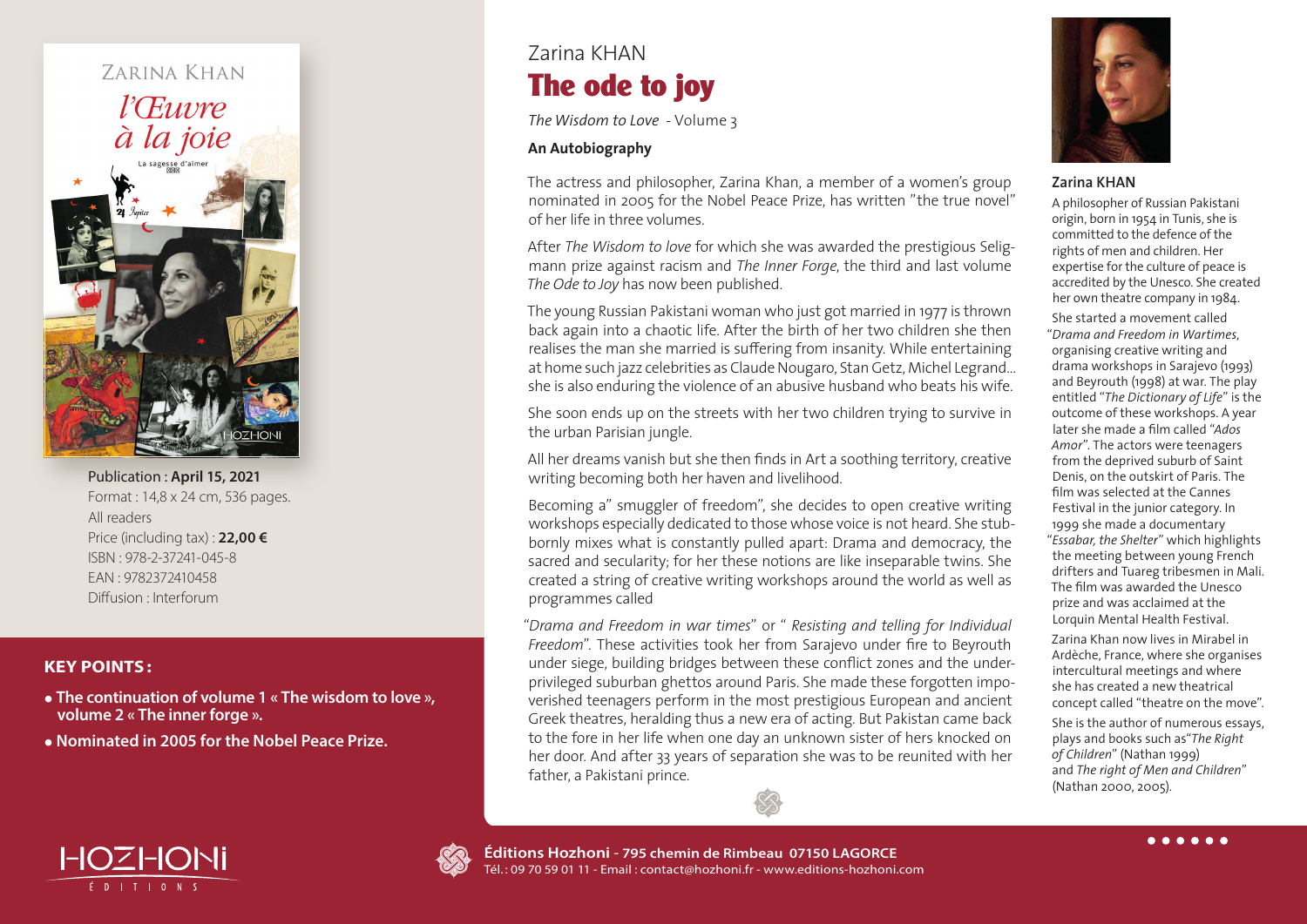## Zarina KHAN - The Ode to Joy - **Extract 1**

We leave Ancona and fly to Sarajevo in a small clickety-clack military plane, surrounded by jute bags bursting with food. The engines are so noisy that no conversation is possible. We're sitting on shaking rundown seats that get caught in the nets that hang along the metal walls of the plane. Three soldiers are posted in front of the windows and fathom the empty sky. We are given old, worn out parachutes. I just wonder what I could do with one if I had to jump. There's no directions for use on it. I hadn't thought of getting some information beforehand. There's no parachutes in The seven against Thebes…

The landing is terrifying. A soldier is screaming "we're being shot at", his eyes riveted to the window. I shout to him "What are you staring at?" Without turning round he says "I'm keeping watch on the tank: if they hit it we're done, it will take fire". The pilot manages a bumpy landing in a deafening racket. The backdoor bursts open, "now, you've got to run really fast. You've got to reach that point over there". The soldier points to barracks faraway."Once there, you'll be safe, sheltered. I slip on my backpack. It weighs exactly my weight. I realise I won't be able to run. I may even die because of a few packets of coffee and rice. This is ludicrous. However I manage to run, my body swiftly carrying me like an amazing steed. The barracks are empty. Here and there through the holes in the roof some rays of light filter in. Murky dust specs jostling about. All around there's only noise and confusion. A soldier is standing by a makeshift security gate. He peruses each of our passports. He scrutinizes the various stamps at the bottom of each page. His sullen face looks warped with suspicion. Finally he gives us a piece of paper with a number he just scribbled. He adds: "You'd better learn it by heart, that's your exit code, and sniggers "No code, no exit."

On the other side of the gate there's a UN tank absolutely crammed with men standing, most of them in uniform that I can't identify. I manage to sneak in among them. As soon as the armoured vehicle starts, the door at the back shuts with a bang. From the upper little window I can catch a glimpse of a 5 or 6 year old child. He is running like mad and shouting Take me with you, please, take me...The driver does not slow down, doesn't stop and I can see the small figure of the child slowly disappearing in the distance. When I caught the desperate look of the child left behind to fend for himself among snipers and bombshells, at that precise moment I realised that for me the war had started.

The child is crying and his tears are blood red. His grief is that of a child lulled by death.

When I finally lie down in a bedroom with flower-patterned curtains, I find it hard to believe that outside it is war. However early in the morning I am awakened by shots. Meho is on the veranda.

He's shaving in front of a car mirror hanging on the wall. He laughs. "I can't see a thing inside! I do have to shave, don't I? I hope your meeting goes well. You'll tell us about it tonight, won't you? I hope our young Bosnians will be up to your expectations."

The air is cool. The army is all around, at the top of all the deep green mountains that surround us. Kira cups my face in her hands in a gentle motherly gesture and then smiles. I think it was love at first sight.

Now I'm walking alone in the streets. The town is under siege. It has been deserted. At the bottom of the street the cathedral, side by side with the mosque, the Jewish temple and a small Orthodox church. The architecture is a living proof that different religions can co-exist peacefully, harmoniously. Lumberjacks have just cut wood for the hijacked population, nurses have come to heal the wounds and I've come here to do the only thing I can do: I'm going to open a creative writing and drama workshop. Amid all this absolute horror I'm going to collect testimonies of human grandeur. Suddenly I feel I'm out of touch. A workshop of creative writing and drama? In the heart of this bloody war, among mourning children?

Today is October first 1993. The war has been on for over a year. I have an appointment at 9 a.m.

I keep folding and unfolding the little map that Meho had roughly sketched for me in case I get lost.

I am still walking and I come across a UN white armoured vehicle-a blind and deaf entity- racing at full speed in the empty streets. According to the map two streets lead to my meeting place where I'll run the workshop. I'm not sure which one to choose. One is a tarmac road, the other one is paved and probably older. I chose the cobblestoned one. I love cobbles. They're beautiful.

All of a sudden, a shell fell very close, probably in the other street, the one I didn't take. Everything now is shaking. My whole body starts shaking all over. I can hear the crashing noise of windowpanes exploding onto the ground now covered in glass debris. I stop breathing, my knees are wobbly. Everything is shaking. *The whole city is rumbling. A net is spread all around it to encompass its towers*. Suddenly all these questions rush into my head crashing against one another.

What am I doing here? What did I come here for? Why on earth am I standing here? For Art? For the work of art yet to be created? Who will ever attend this ill-timed meeting supposedly to write a play and perform it? Am I completely losing touch with reality? Is Art more precious then life? What kind of parents will allow their children to leave safe shelters to attend a workshop run by a complete stranger, a stage director coming from Paris?